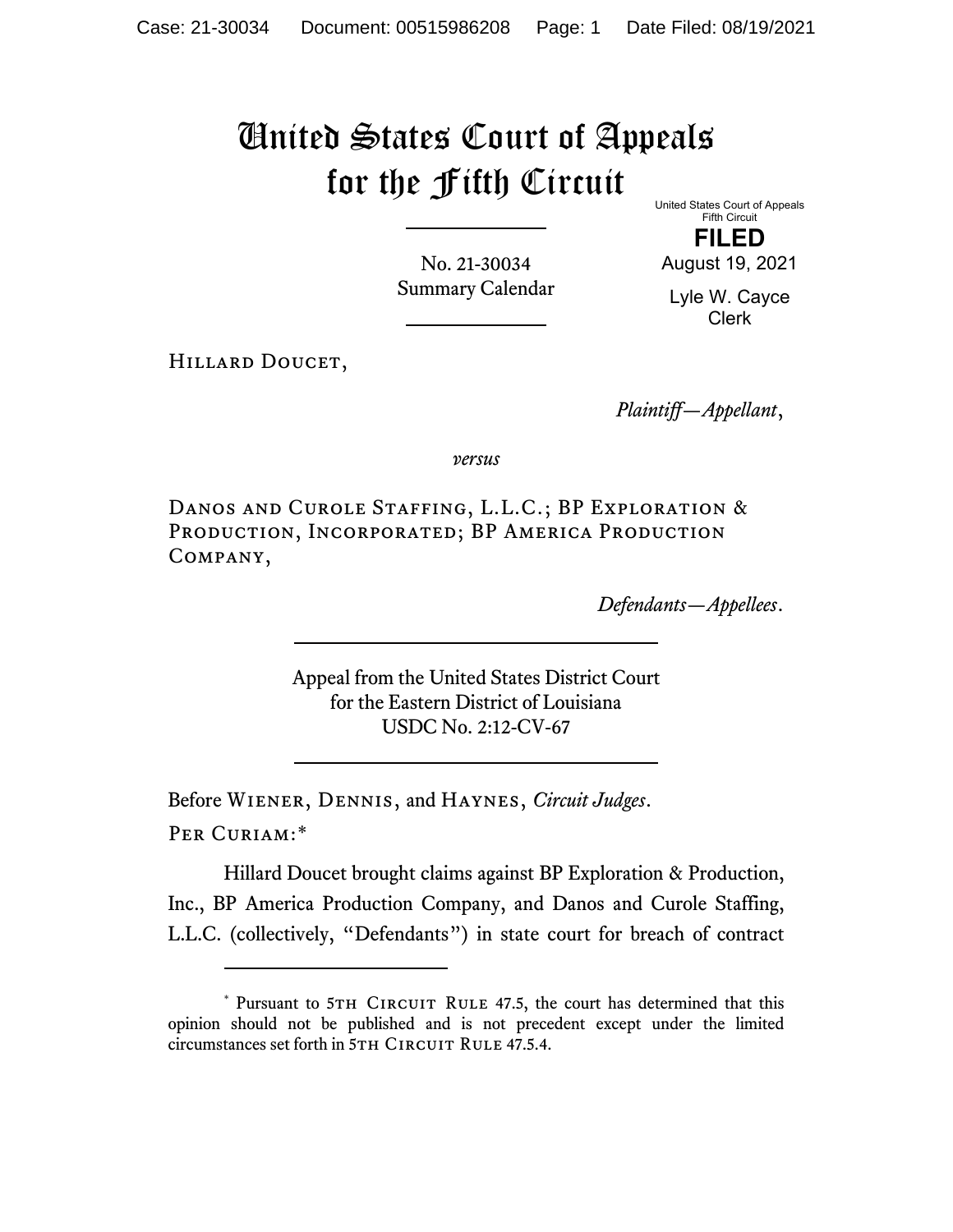## No. 21-30034

related to his participation in the Vessels of Opportunity ("VoO") program, through which BP entities contracted with local boat operators to assist with the *Deepwater Horizon* oil spill.[1](#page-1-0)

Defendants removed the case to federal court. Doucet moved to remand. This motion was stayed in accordance with the district court's order staying all briefing related to particular "Pleading Bundles" (which included Doucet's claim) in the ongoing *Deepwater Horizon* MDL litigation. The district court later dismissed Doucet's claim (along with others) with prejudice for failing to comply with another pretrial order ("PTO 63"). Doucet did not appeal that dismissal. Instead, nearly three years after the dismissal of his claim became final, he unsuccessfully moved for relief from judgment under Federal Rule of Civil Procedure 60 in district court.

On appeal,<sup>[2](#page-1-1)</sup> Doucet primarily argues that the district court erred in denying his Rule 60 motion, contending that he was entitled to relief because the district court lacked jurisdiction to issue the original judgment against him. Specifically, he cites to Rule  $60(b)(4)$ ,<sup>[3](#page-1-2)</sup> which allows a court to relieve a party from a final judgment if that judgment is void. A void judgment is exceedingly rare, but certain jurisdictional and due process errors can justify relief under this rule. *United Student Aid Funds, Inc. v. Espinosa*, 559 U.S.

<span id="page-1-0"></span><sup>&</sup>lt;sup>1</sup> Two other plaintiffs had initially joined Doucet in bringing claims against Defendants. But they settled their claims through the VoO settlement program; Doucet opted out.

<span id="page-1-1"></span><sup>&</sup>lt;sup>2</sup> The district court had jurisdiction under 28 U.S.C. § 1331, 33 U.S.C. § 2717(b), and 43 U.S.C. § 1349(b). We have jurisdiction under 28 U.S.C. § 1291.

<span id="page-1-2"></span><sup>&</sup>lt;sup>3</sup> Doucet also references other Rule 60 provisions, notably its "catch all" provision, Rule 60(b)(6), which allows for relief under "any other reason that justifies relief." This provision applies "only if extraordinary circumstances are present." *Hess v. Cockrell*, 281 F.3d 212, 216 (5th Cir. 2002) (quotation omitted). Doucet fails to meet that bar; his bare allegations that his "case had some work, some movement after the settlement," and that the district court did "not address" the motion to remand or the stay are insufficient.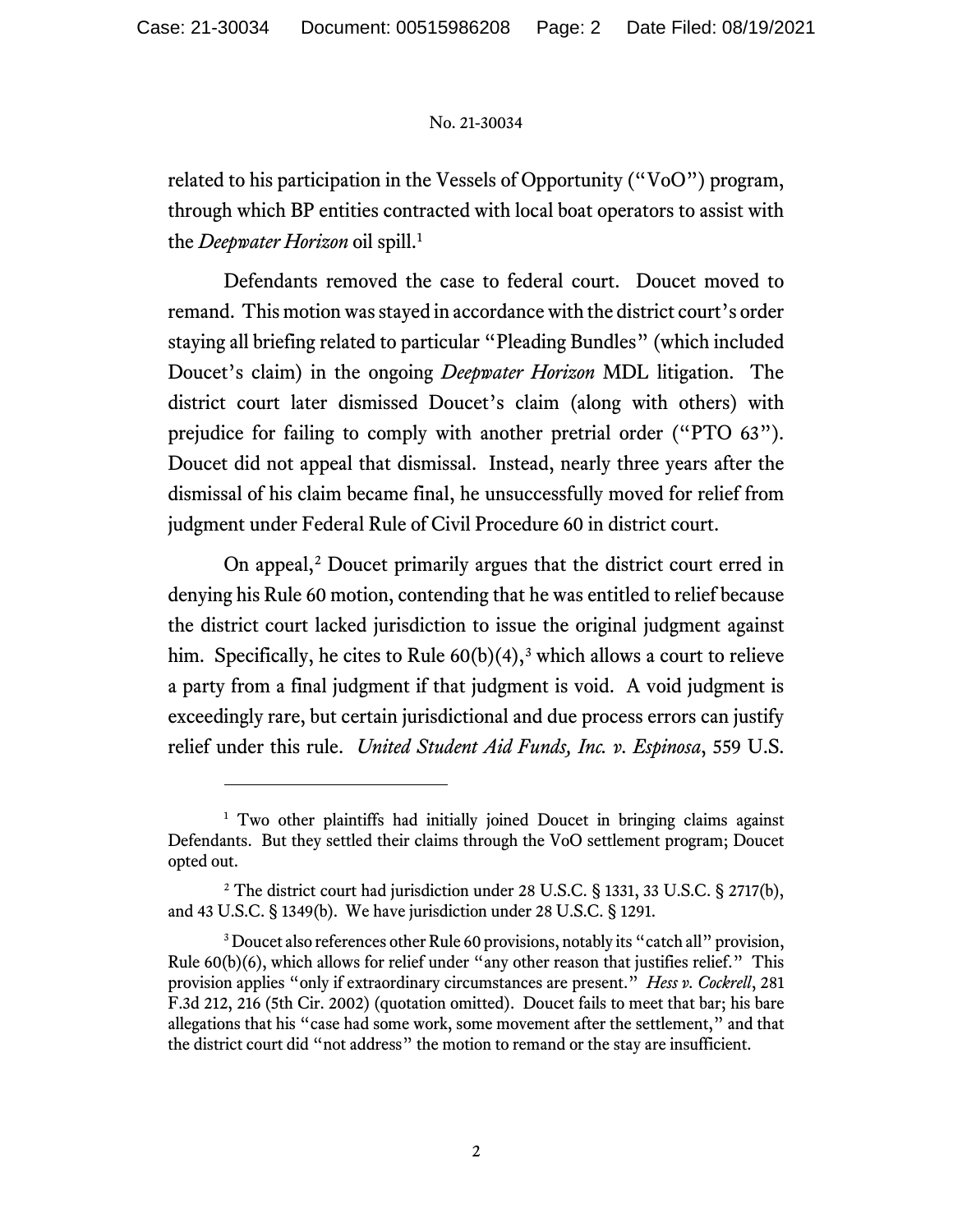## No. 21-30034

260, 270–71 (2010). There is also no set-in-stone filing deadline; a Rule  $60(b)(4)$  movant need only file a motion within a "reasonable" amount of time, which could, in theory, permit for a three-year delay, depending on the circumstances. FED. R. CIV. P.  $60(c)(1)$ . Unfortunately for Doucet, he has not shown that such relief is appropriate here.

Although subject matter jurisdiction itself is not waivable, Doucet has wholly failed to put forth any argument on appeal demonstrating that the district court lacked subject-matter jurisdiction such that it should have remanded the matter under Rule 60(b)(4). We conclude that the district court had jurisdiction over this case, as it had over many related cases. [4](#page-2-0) *See, e.g.*, *In re Deepwater Horizon*, 745 F.3d 157, 162–63 (5th Cir. 2014) (acknowledging that "[d]efendants may generally remove a case from state court if the federal court would have had original jurisdiction over it" and jurisdiction under 43 U.S.C. § 1349, regarding operations on the outer continental shelf ("OCS"), "require[s] only a 'but-for' connection" between the cause of action and the OCS operation); *see also Callon Petroleum Co. v. Frontier Ins. Co.*, 351 F.3d 204, 208 (5th Cir. 2003) (acknowledging that "a Rule  $60(b)(4)$  challenge to jurisdiction should be sustained only where there is a 'clear usurpation of power' or 'total want of jurisdiction'" (quoting *Nemaizer v. Baker*, 793 F.2d 58, 64–65 (2d Cir. 1986))).

With respect to any other contentions, Doucet waived all his relevant arguments on appeal. To begin with, he failed to raise his specific Rule  $60(b)(4)$  void-for-lack-of-jurisdiction argument in the district courtinstead, Doucet appeared to raise a Rule 60(b)(1) argument based on mere

<span id="page-2-0"></span><sup>4</sup> Moreover, he fails to explain why he did not comply with the district court order that caused his case to be dismissed with prejudice. He merely suggests that he did not have to respond until his remand motion was ruled on but fails to cite any cases supporting that proposition.